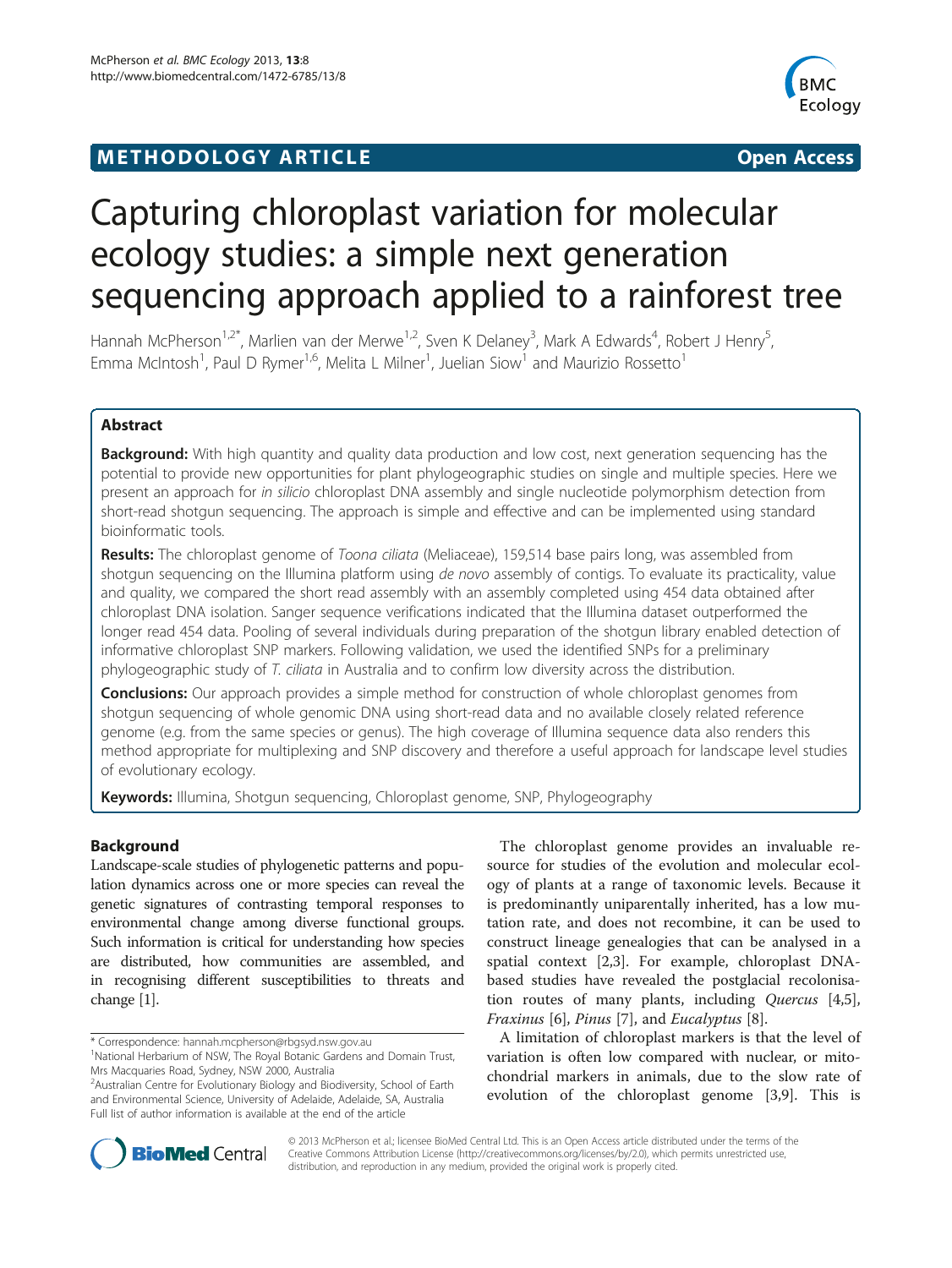evident from the absence of a single widely used barcoding gene for plants [\[10](#page-9-0)]. Obtaining analytically informative data from the chloroplast DNA of non-model species can therefore be resource and time intensive, since preliminary investigations are often needed to identify sufficiently variable regions. Accordingly, multispecies studies can become prohibitively complex and expensive, an issue that is particularly relevant in high biodiversity systems such as rainforests.

Next generation sequencing (NGS) has ushered in a new era of opportunity for molecular ecology research. The low cost per base pair (bp), along with extremely high yield and the opportunity for multiplexing, means that investigating whole-chloroplast genomes, rather than targeting individual regions, is now a real possibility [[11,12\]](#page-9-0).

Most high-throughput sequencing of chloroplast genomes uses multiplexed PCR amplicons or enriched chloroplast DNA e.g. [[13-17\]](#page-9-0). Optimisation of these methods for a range of species can be time consuming and costly. Cronn et al. [\[18](#page-9-0)] also present alternative techniques of plastid enrichment, e.g. exon capture, but note that for large scale studies including many individuals many of the reviewed reduction approaches can be expensive. In 2011 Nock et al. [\[11](#page-9-0)] accurately assembled the rice chloroplast genome from genomic DNA using 36 bp paired-end reads generated using the Illumina platform. The whole chloroplast sequence for Oryza sativa japonica (cultivar Nipponbare) was used as a reference to map the short reads. Assembly by read mapping was reliable enough to uncover a single nucleotide error in the reference sequence. Alignment with the reference sequence for domesticated rice was used to compare the chloroplast genome sequence of wild Oryza species in Asia and Australia [[19](#page-9-0)]. However, in the absence of a closely related reference sequence, read mapping is not accurate or effective.

Recently, Zhang et al. [[20](#page-9-0)] published a method for chloroplast genome assembly from whole genome data in the absence of a close reference sequence, using the 454 GS FLX (454) platform. To date, 454 has been the preferred platform for constructing chloroplast genomes without a closely related reference sequence because the longer reads make assembly easier and more reliable. Although the short reads of Illumina technology can be more difficult to assemble than 454 data, the greater depth of sequencing gives Illumina the lowest cost per base [[21\]](#page-9-0), making it an attractive option for multiplexing and SNP detection [\[14,22](#page-9-0)]. Isolation of chloroplast DNA requires significant additional effort, and the success of amplification will be sequence dependant. Analysis of a total DNA preparation rather than a chloroplastenriched sample is a method with potential for much simpler and more widespread and routine applications.

Here we present an efficient approach for the assembly of non-model whole chloroplast genomes (i.e. those for which there is no closely related reference genome available) using shotgun sequencing of whole genomic DNA on the Solexa Illumina platform. The target species, red cedar (Toona ciliata M.Roem, Meliaceae), is a medium to large rainforest tree of economic and conservation significance, widespread along the east coast of Australia and across the Indo-Malesian archipelago into India [[23\]](#page-9-0). The value of its timber has contributed towards a decline in the occurrence of large specimens in Australia. We selected red cedar for this study because of its economic importance and because of its distribution across a range of Australian rainforest habitats from the Sydney region to northern Australia. It is an early successional, prolific and highly dispersed tree species and potentially is among the rainforest taxa that recently arrived in Australia from northern origins [\[24\]](#page-9-0). Because of its likely recent expansion history, and the fact that past studies discovered low nuclear diversity [[25](#page-9-0),[26](#page-10-0)], we expected to find low levels of chloroplast DNA diversity across its distribution and, as a result, we considered it an ideal target species for assessing the advantages of full chloroplast DNA shotgun sequencing.

## Methods

To carry out this study we generated three NGS datasets for Toona ciliata:

- 1. Illumina shotgun sequence data generated using pooled whole genomic DNA from four individuals collected in the Big Scrub at Nightcap National Park (New South Wales, Australia).
- 2. 454 data from chloroplast-enriched DNA for a single individual collected in the Royal Botanic Gardens, Sydney (New South Wales, Australia).
- 3. Illumina shotgun sequence data generated using pooled whole genomic DNA from four individuals collected in Royal National Park (New South Wales, Australia).

Paired-end sequences were obtained for datasets 1 and 3 with an insert size of approximately 460 bp in order to aid in detection and assembly of indels, repetitive sequences, inversions and other genome rearrangements that would otherwise be difficult to assemble with individual short reads and no close reference [\[27\]](#page-10-0).

We used dataset 1 to develop an NGS-based approach for in silicio chloroplast DNA extraction and whole chloroplast genome assembly. For comparison, and to investigate whether the longer reads from 454 assemble more effectively than Illumina reads, a whole chloroplast genome was also assembled using dataset 2. Along with dataset 1, dataset 3 was used to investigate the use of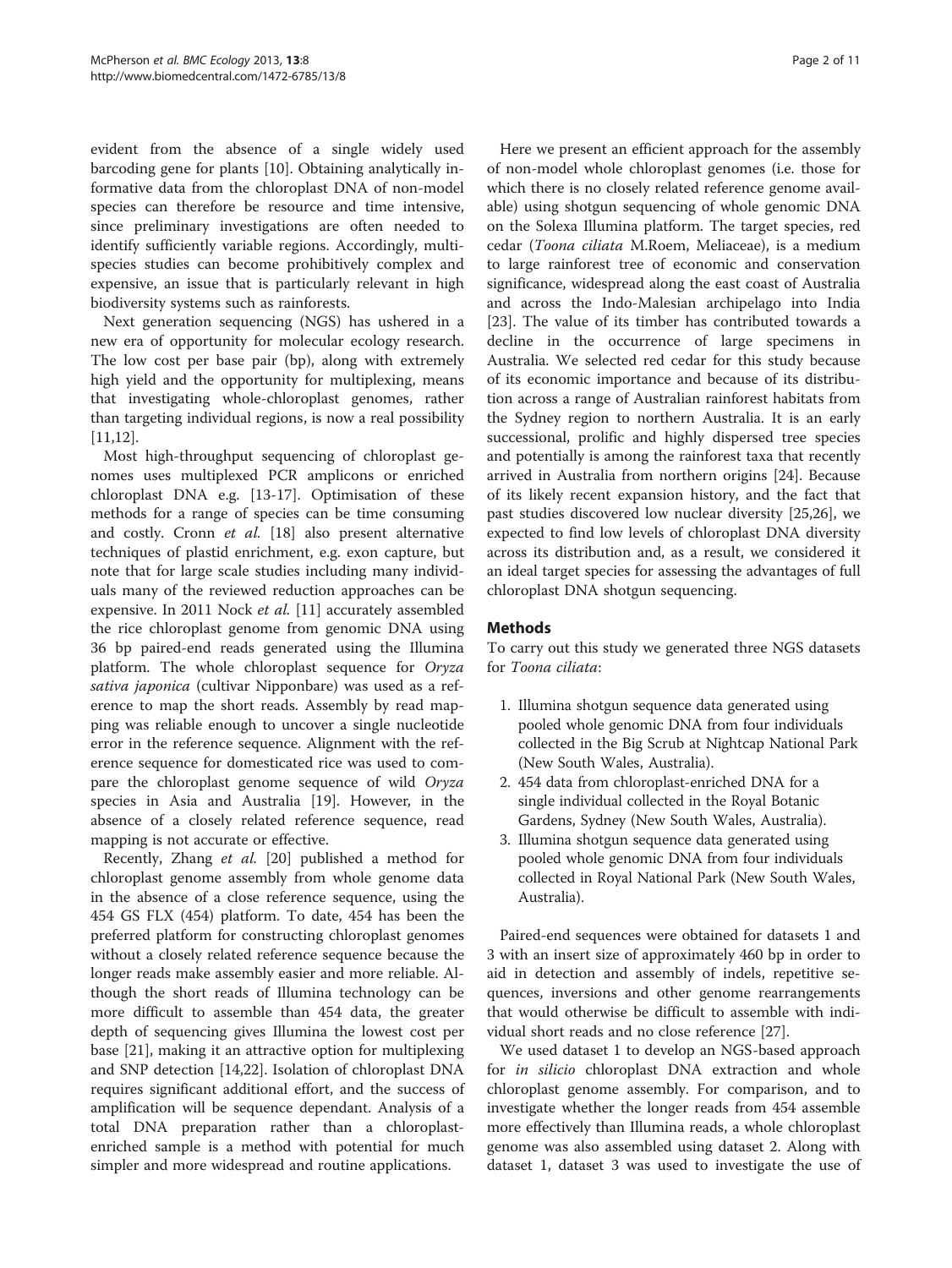NGS for SNP detection and marker development for a study of chloroplast variability in T. ciliata. Sample details for each dataset can be found in Additional file [1](#page-9-0). These methods are detailed in the following sections.

#### In silicio chloroplast DNA assembly from whole-genome shotgun Illumina sequencing

Total genomic DNA was extracted from CTAB-preserved leaf tissue using Qiagen DNeasy Plant Mini kits. Two to three extractions per individual were pooled, concentrated in a vacuum centrifuge and quantified using the QuantiFluor dsDNA system (Promega). The detector used was a SpectraMAX Gemini XPS (Molecular Devices). The DNA was normalised and then four individuals were pooled for each of the populations in Nightcap National Park (NP) and Royal NP prior to library preparation.

Sequencing was carried out by Plant Genomics Services at Southern Cross Plant Science, Lismore, Australia. Paired-end runs (with 100 bp fragments) were performed on the Illumina Genome Analyser (GAIIx). Each sample was multiplexed along with seven samples from another experiment in one lane. Library preparation at the Plant Genomics Services was in accordance with Illumina protocol for paired-end multiplexed sequencing with minor variations. Approximately 2 μg of total DNA was sheared, polished and prepared following the manufacturer's instructions (Illumina sample preparation protocol for paired-end multiplexed sequencing) with the following modifications. Briefly, DNA was sheared using the adaptive focused acoustics method on a Covaris S2 device for 3 mins at 6°C. Adapters were ligated to the ends of the DNA fragments involving preparation of a reaction mix on ice with a total volume of 50 μl. The reaction mixture was incubated on the thermal cycler for 15 minutes at 20°C; followed by purification using the QIAquick PCR Purification Kit and one QIAquick MinElute column, eluting in 30 μl of Qiagen EB buffer/elution buffer (EB). Additional sequences necessary for library amplification on the flow cell were added by tailed primers during the enrichment PCR also the index sequences were also added during this PCR. Ligation products were purified by 2% agarose gel electrophoresis (SizeSelect-E-Gel, Invitrogen). A narrow size range of predominantly 500 bp fragments was aspirated from the gel. After 20 cycles of PCR, products were quantified using a DNA High Sensitivity chip on an Agilent BioAnalyzer 2100. Approximately 6 pmol of pooled indexed samples per lane and 5 pmol of PhiX control were sequenced for 101x 2 cycles using version 4 Cluster and sequencing kits on an Illumina Genome Analyser (GAIIx) following the manufacturer's instructions. Base calling was performed with Illumina software RTA v.1.6 and demultiplexing by CASAVA v.1.7 (Illumina, San Diego, CA, US).

Paired-end Illumina reads were imported into CLC bio Genomics Workbench (version 4.9, [www.clcbio.com](http://www.clcbio.com)) (CLC). Adapters and failed reads were trimmed during import and then reads were trimmed in CLC to a quality limit of 0.05 (an error probability calculated in CLC equivalent to a minimum average Phred count of 13 for each sequence) and a minimum length of 50 bp.

Sequences obtained from the samples from northern New South Wales (NSW, dataset 1) were used for de novo assembly. Independent de novo assemblies were performed in CLC and Velvet 1.1.6. [\[28\]](#page-10-0). For CLC, assemblies were built with a minimum contig length of 200 bp. Conflict resolution was vote majority, match mode random, word length automatic and other parameters set to default. Settings for similarity and length fraction were 0.8 and 0.5 respectively, and a distance from 100 bp to 600 bp was selected in order to utilise paired fragments for *de novo* assembly.

For Velvet assemblies, a hash length (or k-mer length) of 83 was selected after results using hash length from all odd numbers from 71 to 93 inclusively were tested and plotted for each value against N50, maximum contig length and number of reads matched. Coverage cutoff and expected coverage were automatically selected by Velvet, and insert size is calculated internally for use in de novo assembly. The two independent de novo analyses were used to ensure overlap of contigs in order to aid assembly of the contigs into chloroplast genomes.

To isolate chloroplast sequences from the contigs, a BLASTn of each set of *de novo* contigs against a database of whole chloroplast genomes (134 seed plants downloaded from NCBI [\(http://www.ncbi.nlm.nih.gov/,](http://www.ncbi.nlm.nih.gov/) 18 Feb 2011) was performed in CLC with default parameters. All contigs with an E-value of zero were exported to Geneious Pro v5.5.6 [[29](#page-10-0)] for chloroplast genome assembly.

At the time of analysis, the closest relative to Toona ciliata, determined by placement of taxa within the angiosperm phylogeny [\[30\]](#page-10-0) with a whole chloroplast genome sequence available on GenBank, was that of Citrus sinensis (Genbank:NC 008334; [\[31\]](#page-10-0)). In the absence of a close reference sequence, the chloroplast genome sequence of Citrus sinensis was used as a scaffold for contig mapping.

To enable assembly of both inverted repeat (IRa and IRb) regions, two references were extracted from the C. sinensis genomes. Reference sequences had an overlap of approximately 3000 bp. One reference sequence was 117,062 bp long, began at base 1 of C. sinensis genome and extended across the inverted repeat b region (IRb) into the small single copy (SSC) region. The second reference was 46,172 bp long. This spanned the area from just inside the IRb (113,958 bp of *C. sinensis* genome) and included a section of *ycf*1 across the SSC up to the end of IRa. Assemblies were performed in Geneious Pro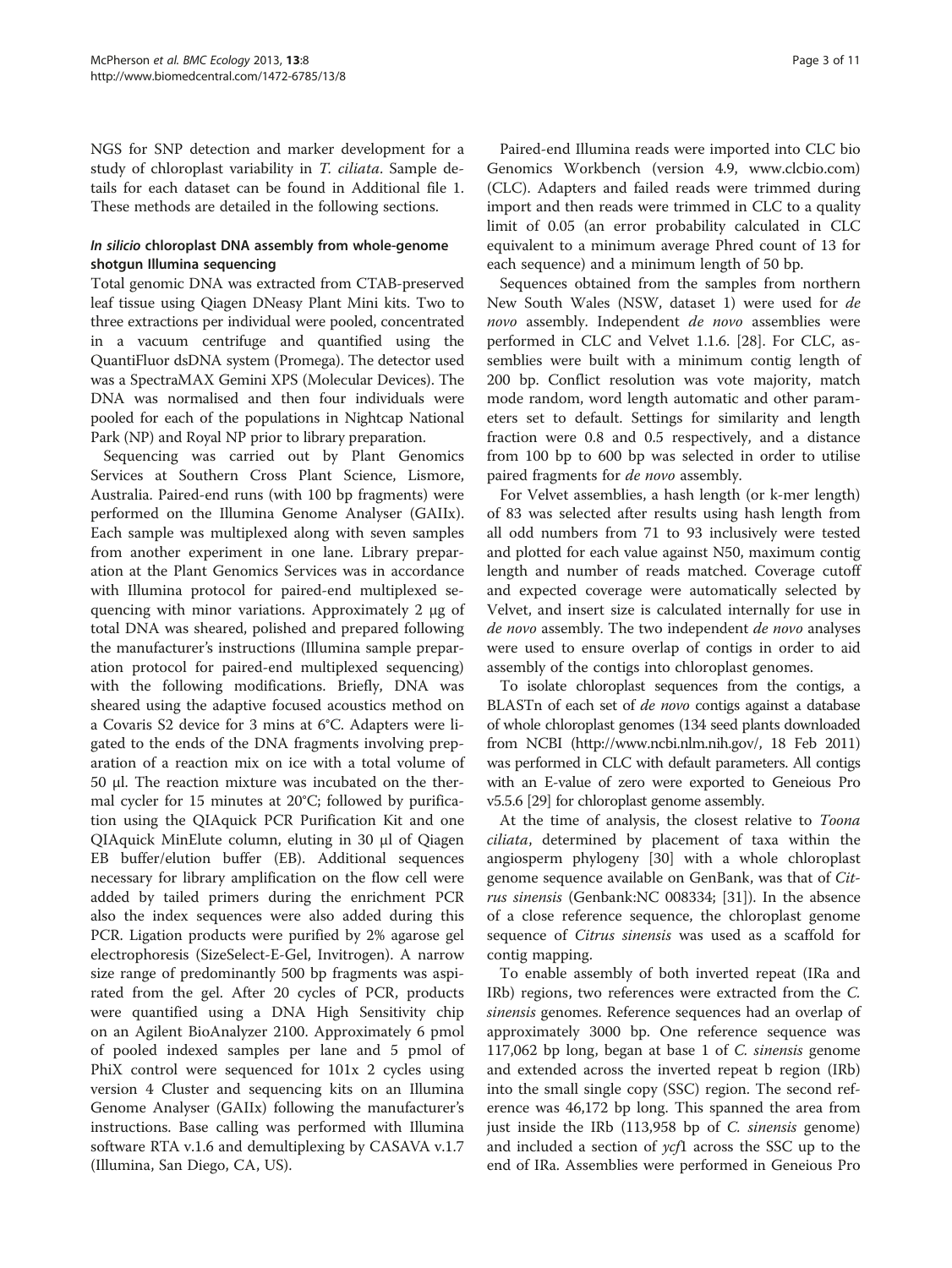v5.5.6 (with C. sinensis in two parts as references) using the medium/fast sensitivity setting. The assemblies were checked and edited manually and consensus sequences from each assembly were combined to create the chloroplast genome.

Assembling with reference to the two C. sinensis sequences allowed for contigs that covered the IR regions to be used in both IR copies. In cases where contigs aligned only partially, searches were performed to investigate whether or not these contigs crossed the IR junctions. The four junctions between the two IRs and the SSC and large single copy (LSC) were verified by PCR amplification and Sanger sequencing. PCR primers were custom designed with Primer3 [[32\]](#page-10-0) and tested with Netprimer (PREMIER Biosoft International) (see Additional file [2](#page-9-0)).

PCR amplifications were performed in a CP2-03 Thermal Cycler (Corbett Research, Mortlake, Australia). PCR conditions followed those of Ebert and Peakall [\[33](#page-10-0)] with slight modification : each 20 uL reaction contained approximately 2 ng genomic DNA, Bioline PCR buffer, four dNTPs 0.2 um each, MgCl2 3.5 mm, forward and reverse primers 0.2um each and 0.5 U Imolase DNA polymerase (Bioline). Cycling conditions were as follows: denaturation at 94°C for 3 minutes followed by 42 cycles of 94°C for 30 s, variable annealing temperature 30s and extension at 72°C for 45 s. Annealing temperatures began at 66 and decreased by 3°C every second cycle down to 51°C, then by 4°C to 47°C for the remaining 30 cycles. Purification of the PCR products and sequencing were performed by Macrogen Corporation (South Korea). Sequences were visualised and manually edited using Geneious Pro v5.5.6 [[29](#page-10-0)].

#### Sub-sampling Illumina sequence data

To determine the minimum coverage required to detect and assemble the chloroplast genome of Toona ciliata data were sub-sampled to 50%, 25%, 12.5% of the original reads. Sub-sampling was performed on the two raw data files (forward and reverse sequences, dataset 1) using a PERL script to select every second, every fourth and every eighth sequence respectively. Using CLC with the same parameters as for the original dataset, the three new datasets were trimmed and *de novo* assemblies were performed. Chloroplast contigs were isolated using BLASTn and each contig set was assembled with the chloroplast genome constructed with the full dataset as a reference. Assembly was performed in Geneious Pro v5.5.6 with parameters as for previous assemblies.

# Chloroplast DNA isolation and assembly from 454 GS FLXII sequencing

Chloroplasts were isolated using a modified version of the method described by Jansen et al. [[34\]](#page-10-0). Young Toona

ciliata foliage was harvested and placed in the dark for 48 hours. Approximately 40 g of tissue was homogenised using a blender in 400 mL of cold isolation buffer (1.25 M NaCl 50 mM Tris–HCl pH 8.0, 5 mM EDTA, 1% BSA, 10 mM 2-mercaptoethanol, 5% polyvinylpyrrolidone). The homogenate was filtered through two layers of gauze and one layer of Miracloth (Calbiochem) and centrifuged at  $1000 g$  for 15 min at 4°C. The resultant pellet was resuspended in wash buffer (10 mM Tris– HCl pH 8.0, 5 mM EDTA, 10 mM 2-mercaptoethanol, 100 μg/mL proteinase K) and distributed equally between four step gradient columns (each consisting of 18 mL of 52% w/v sucrose with an overlay of 7 ml of 32% w/v sucrose). The columns were centrifuged at 25,000 rpm for 1 hour at 4°C in an SW-28 rotor (Beckman) and chloroplast bands were removed from the 30-52% interface and pooled. The chloroplasts were then centrifuged at 3300 rpm/4°C for 15 min in a clinical centrifuge (Heraeus). This process was repeated four times, with chloroplasts being gently resuspended in 35 mL wash buffer prior to each centrifugation. The final pellet was then resuspended in 3 ml of wash buffer without added proteinase K.

Chloroplast DNA was amplified using a Repli-G whole genome amplification kit (Qiagen). 1 μL of resuspended chloroplasts was added to 4 μl phosphate-buffered saline and 1.5 μL chloroplast lysis solution (360 mM KOH, 18 mM EDTA, 90 mM DTT). The reaction was then incubated on ice for 10 min, after which 3.5 μL stop solution (Qiagen) was added. Chloroplast DNA amplification was then performed according to the Qiagen protocol using 1 μL lysis product per amplification reaction. The success of the amplification reaction and the purity of the chloroplast DNA were estimated by restriction digest as described in [[34\]](#page-10-0).

Sequencing on the 454 platform was performed by the Ramaciotti Centre for Analysis of Gene Function, University of New South Wales (UNSW, Australia). The chloroplast-enriched DNA was prepared for sequencing using a SPRIworks and associated kits (Beckman-Coulter). 454 sequencing was performed on 1/16 of a sequencing plate. The reads were imported into CLC and trimmed to a quality limit of 0.05 and a minimum length of 50 bp.

De novo assembly was performed in CLC with parameters set as for the Illumina data. The resulting contigs and a second set of contigs created by *de novo* assembly using Newbler 2.5.3 (and performed with default parameters by the Genome Sequencing Facility at UNSW) were used for chloroplast genome assembly. As for dataset 1, BLASTn (with default parameters) was performed in CLC with each of the Newbler and CLC contigs, and all contigs with an E-value of zero were used for the assembly.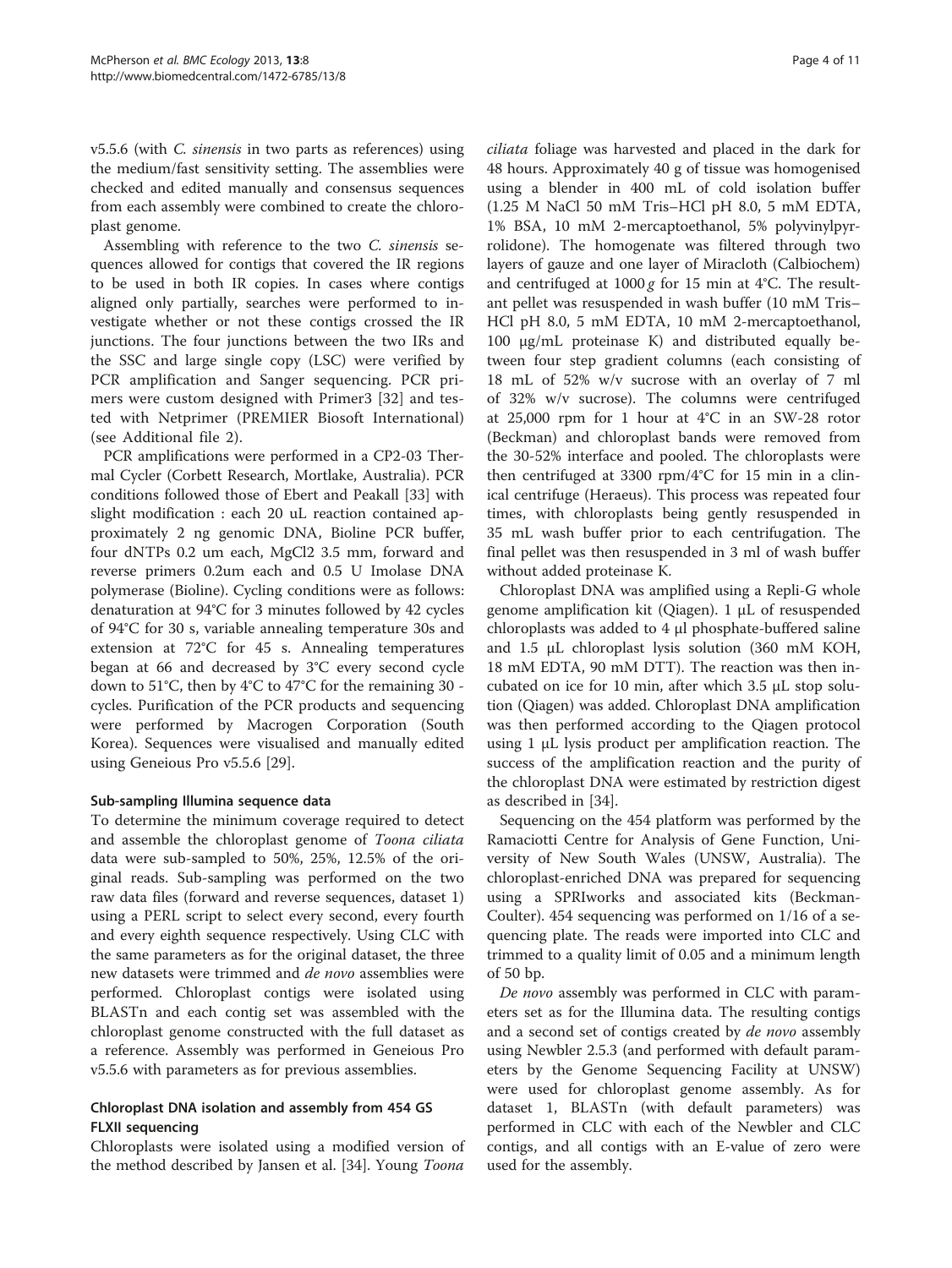The chloroplast genome for Toona ciliata sequenced on the 454 platform (dataset 2) was assembled in two overlapping halves using the method described above for dataset 1. Again the four IR junctions were verified by PCR amplification and Sanger sequencing.

#### Verification of the chloroplast genome and SNP detection

To verify the assembly of the chloroplast genome, compare the assemblies from sequencing on the two platforms, and confirm variable SNPs, whole chloroplast genome sequences produced from datasets 1 and 2 (Illumina and 454 respectively) and the Citrus chloroplast genome from GenBank were aligned using MAFFT (online version) with default settings [\[35](#page-10-0)]. We then used the alignment to investigate whether differences between genomes assembled with Illumina and 454 datasets were likely to be due to SNPs or sequencing error and in what regions of the genome the SNPs occurred. Twenty-seven primer pairs were designed and used for the amplification and sequencing of IR junctions, differences between 454 and Illumina, ambiguous sequence and SNPs (Additional file [2\)](#page-9-0). PCR amplifications were performed on DNA isolated using Qiagen DNeasy Plant Mini kits from each of the eight CTAB-preserved individuals used for datasets 1 and 3, as well as a fresh sample of the individual used for dataset 2.

Because DNA from four individuals was pooled for each of the Illumina shotgun sequencing datasets, we were able to detect SNPs and investigate chloroplast genome variation of T. ciliata within and between the two sites in Nightcap NP in northern NSW and Royal NP near Sydney. For SNP detection within and between datasets 1 and 3, trimmed reads from each sample were mapped onto the Illumina chloroplast genome using CLC with the following settings: match mode = random; conflict resolution = vote, similarity =  $0.8$  and length fraction =  $0.9$  were used for the mapping. With four individuals in each pool, frequencies of approximately 25% for each individual were expected. To determine the most appropriate settings for each dataset, SNP detection was conducted twice with minimum variant frequencies (mvf) of 10% and 20%. The threshold for false SNP calls was investigated by PCR and Sanger sequencing for every putative SNP detected at mvf = 20%, and 50% of those detected at  $mV = 10\%$ . PCR primers were custom designed with Primer3 [[32](#page-10-0)] and tested with Netprimer (PREMIER Biosoft International) (see Additional file [2](#page-9-0)). Once SNPs were verified and detection parameters were optimised, SNP detection was also performed on each of the sub-sampled datasets to determine the minimum coverage of the chloroplast genome required for detection of SNPs from a pool of four individuals.

#### Exploring the phylogeography of Toona ciliata

Toona ciliata was selected for this study because of its economic and conservation significance, and because an

expectation of low genetic diversity rendered it a good candidate species for testing the potential of our chloroplast sequencing technique. We compared three geographically proximate populations from northern NSW (Nightcap NP, 10 individuals; Washpool NP, nine individuals; Dorrigo NP, seven individuals) to a population from the southern distributional limit of the species (Royal NP, four individuals) and two individuals from the Wet Tropics in north-east Queensland (Figure [1](#page-5-0)). Our expectation was to find low levels of differentiation among northern NSW populations, stronger differentiation between the Queensland and NSW samples, and low diversity in the Royal NP population. Total genomic DNA was extracted from silica-preserved material using the Qiagen DNeasy Plant Mini Kit following manufacturers protocol, or by the Australian Genome Research Facility with the Nucleospin Plant II (MACHEREY-NAGEL GmbH & Co. KG) using buffer set PL2/3.

Seven of ten confirmed SNPs were amplified and sequenced for the 32 individuals (see Additional file [1](#page-9-0) for sample details) using the same PCR conditions as for PCR verifications from previously. SNPs were used to construct chloroplast haplotypes (chlorotypes) for each individual. To visualise differences and relationships between chlorotypes, a median-joining network was constructed using NETWORK v4.6.1.0 ([www.fluxus](http://www.fluxus-engineering.com)[engineering.com](http://www.fluxus-engineering.com)) and chlorotypes were then visualised on a map to assess whether diversity was geographically structured.

#### **Results**

We assembled a chloroplast genome (159,514 bp long) for Toona ciliata from Illumina 100 bp paired-end sequencing with average coverage of 214 times (x). The length of the LSC, SSC and IR regions were found to be 87,022 bp, 18,352 bp and 27,070 bp respectively. Sanger sequencing showed that our method for assembling the chloroplast genome in two slightly overlapping sections resulted in a highly accurate assembly of the four junctions between the IRs and the SSC and LSC.

#### In silicio chloroplast DNA assembly from whole-genome shotgun Illumina sequencing

The two *Toona ciliata* libraries (multiplexed with seven other libraries from another experiment in a lane) produced approximately 0.7 Gbp per sample. The number of reads for datasets 1 and 3 after initial filtering (using Illumina pipeline 1.5-1.7 during import into CLC) were 7,838,929 (after trimming 7,427,580) and 6,976,127 (after trimming 6,759,284) respectively with an average read length after trimming of 93 bp and 95 bp, respectively. Approximately five percent of the total number reads of reads were estimated to be chloroplast, see Table [1](#page-6-0). Average phred scores were 31.2 for dataset one and 30.5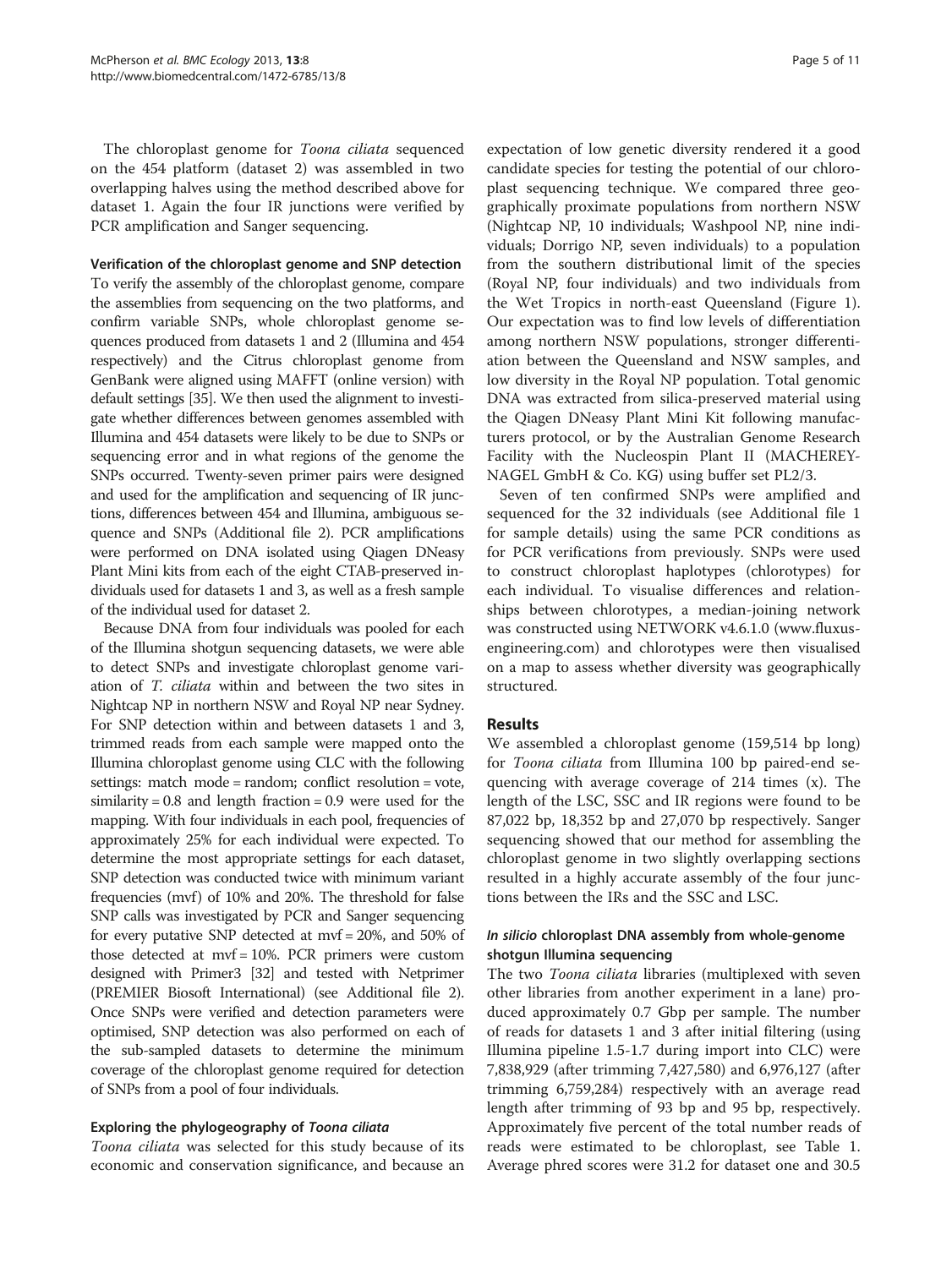<span id="page-5-0"></span>McPherson et al. BMC Ecology 2013, 13:8 et al. 800 Page 6 of 11 http://www.biomedcentral.com/1472-6785/13/8



are proportional to occurances of chlorotypes; Sizes of the circles on the map are proportional number of sampled individuals; QLD = Queensland; NSW = New South Wales.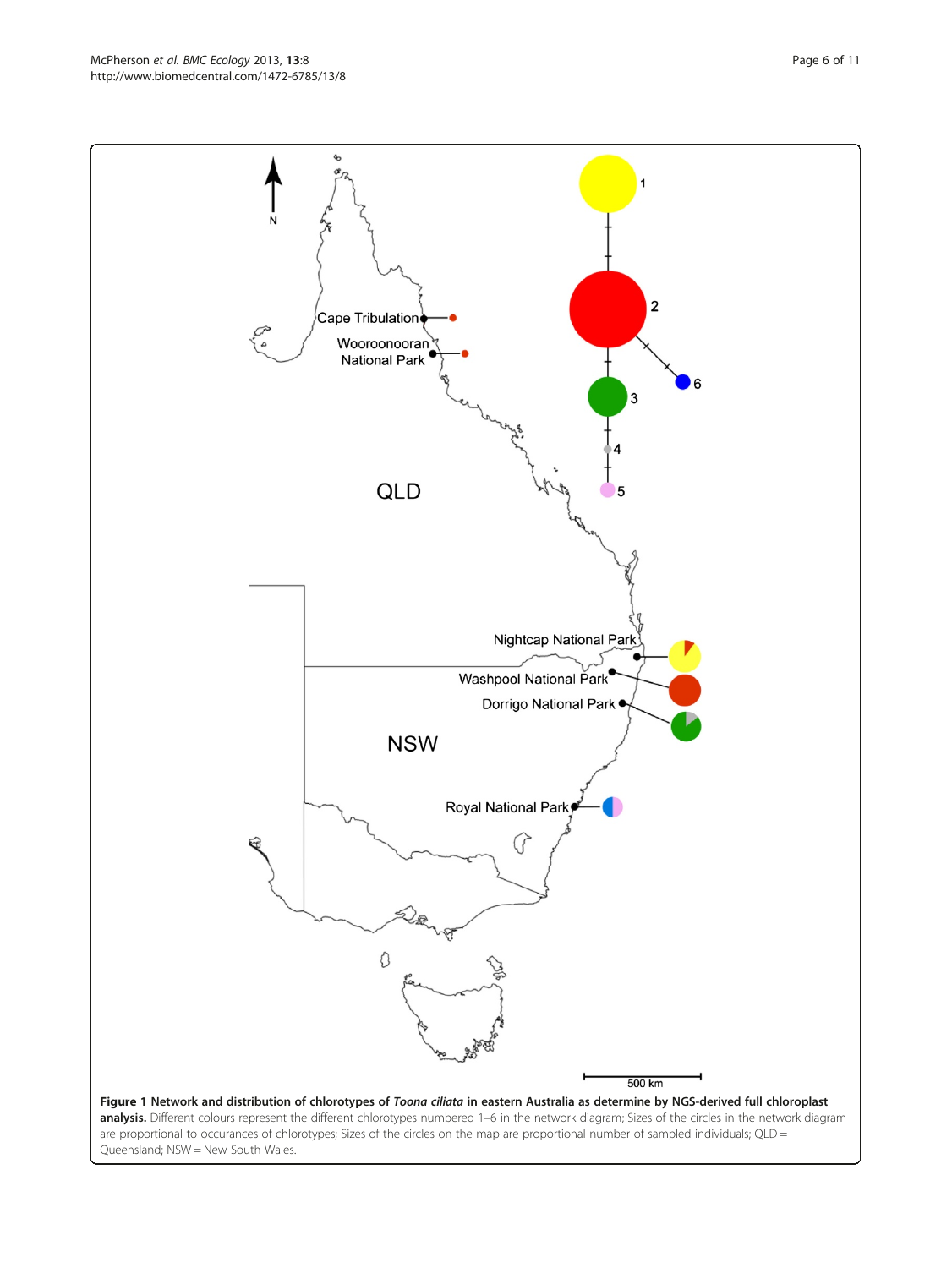|                                                 | Illumina (159,514) bp) |               | 454 (159,382 bp) |                |
|-------------------------------------------------|------------------------|---------------|------------------|----------------|
|                                                 | <b>CLC</b>             | <b>Velvet</b> | <b>CLC</b>       | <b>Newbler</b> |
| Total number of contigs                         | 171 603                | 278           | 126              | 39             |
| Mean contig length                              | 261                    | 769           | 1 5 6 5          | 5 5 1 8        |
| Longest contig                                  | 49 987                 | 13 879        | 20 405           | 33 064         |
| N50                                             | 252                    | 3 0 4 9       | 4 0 6 5          | 18 4 20        |
| Number of chloroplast contigs (E value = $0$ )* | 12                     | 33            | 24               | $\overline{1}$ |
| Longest chloroplast contig                      | 33 886                 | 12 240        | 20 405           | 33 060         |
| Sum (bp) of chloroplast contigs                 | 146 401                | 129 686       | 132 317          | 132 215        |
| Chloroplast reads (% of total reads) **         | 5.25%                  |               | 99.00%           |                |

<span id="page-6-0"></span>Table 1 Summary of de novo assemblies and BLASTn results for Illumina and 454 genomes

Genbank accession numbers for the 80 contigs GenBank:JX445406 – Jx445485.

\*determined by a BLASTn search against a database of 134 whole chloroplast genomes downloaded from GenBank.

\*\*determined by mapping the total reads onto the whole chloroplast genome for Toona ciliata in CLC with default settings.

for dataset 3. De novo assembly using Velvet and CLC produced 278 and 171,603 contigs respectively (Table 1). Of these, 33 of the Velvet contigs and 12 from CLC had an E-value of zero when a BLASTn search against our whole chloroplast genome database was performed. These 55 contigs were used for whole genome assembly.

The sum of the chloroplast contigs produced by CLC and Velvet were 146,401 bp and 129,686 bp respectively (Table 1). Eighty-six percent of the total number of base pairs contained in the contigs from the two approaches was congruent. Contigs created in the two programs aligned with five mismatches, and no inversions or deletions. The five mismatches were all at positions with coverage of at least three contigs and the mismatch occurred among contigs assembled with the same program. In five cases the last 5–25 bases of a contig did not align. It is possible these areas could have been eliminated with more stringent trimming, however, since these also occurred in areas covered by at least three contigs and the others aligned without mismatches, these bases were discarded from the assembly. Contigs from two independent read assemblers combined to produce a partially overlapping, complementary contig map to the Citrus sinensis scaffold. Assembly of the contigs with no reference at all produced the same consensus, however to capture the IR junctions correctly required more manual editing. The only region found with no overlapping contigs was tested by alignment with the 454 chloroplast genome and Sanger sequencing and it was confirmed that the contigs were correctly assembled adjacent to one another against the Citrus sinensis scaffold, but with a zero length gap in the *T. ciliata* chloroplast consensus sequence.

#### Sub-sampling Illumina sequence data

Sub-sampling dataset 1 resulted in an average coverage of 102.06 x with 50% of the total number of reads, 50.96 x with 25% or reads and 25.36 x with 12.5% of the reads.

With 50% and 25% of the original reads, the chloroplast contigs from the de novo assembly covered the SSC, LSC and IR without gaps, however with 12.5% of the reads it was no longer possible to construct the full chloroplast genome.

#### Verification of the chloroplast genomes and comparison between Illumina and 454 assemblies

The 454 sequencing of Toona ciliata chloroplast DNA produced 85,119 reads (84,104 reads after trimming) with an average read length of 329.5 bp. The average coverage was 170 x and 99% of the total number of reads were estimated to be chloroplast (see Table 1). The 454 chloroplast genome was 159,382 bp long, 132 bp shorter than that produced by Illumina sequencing. Sanger sequencing confirmed that the junctions between the IRs and LSC and SSC were assembled correctly with both platforms. Alignment of the 454 and Illumina chloroplasts showed 15 differences between the Illumina and 454 sequences. Sanger sequencing showed that four differences were due to real SNPs and two gaps in the 454 sequence were 454 sequencing errors. A 28 bp gap in the IRa near the junction with the SSC was incorrect in the Illumina assembly. The remaining eight positions were homopolymer repeats of either A or T and were, in all cases, correctly sequenced with Illumina rather than 454.

#### SNP detection and PCR verification

Pooling of individual samples for the library preparation enabled us to develop phylogeographically informative SNP markers. Furthermore, with two shotgun sequencing libraries (datasets 1 and 3) available we were able to investigate within and between site variation by mapping the reads for each site onto the Illumina chloroplast genome. Mapping of the reads showed average coverage of 214 x and 208 x for datasets 1 and 3, respectively. The number of putative SNPs detected in reads of dataset 1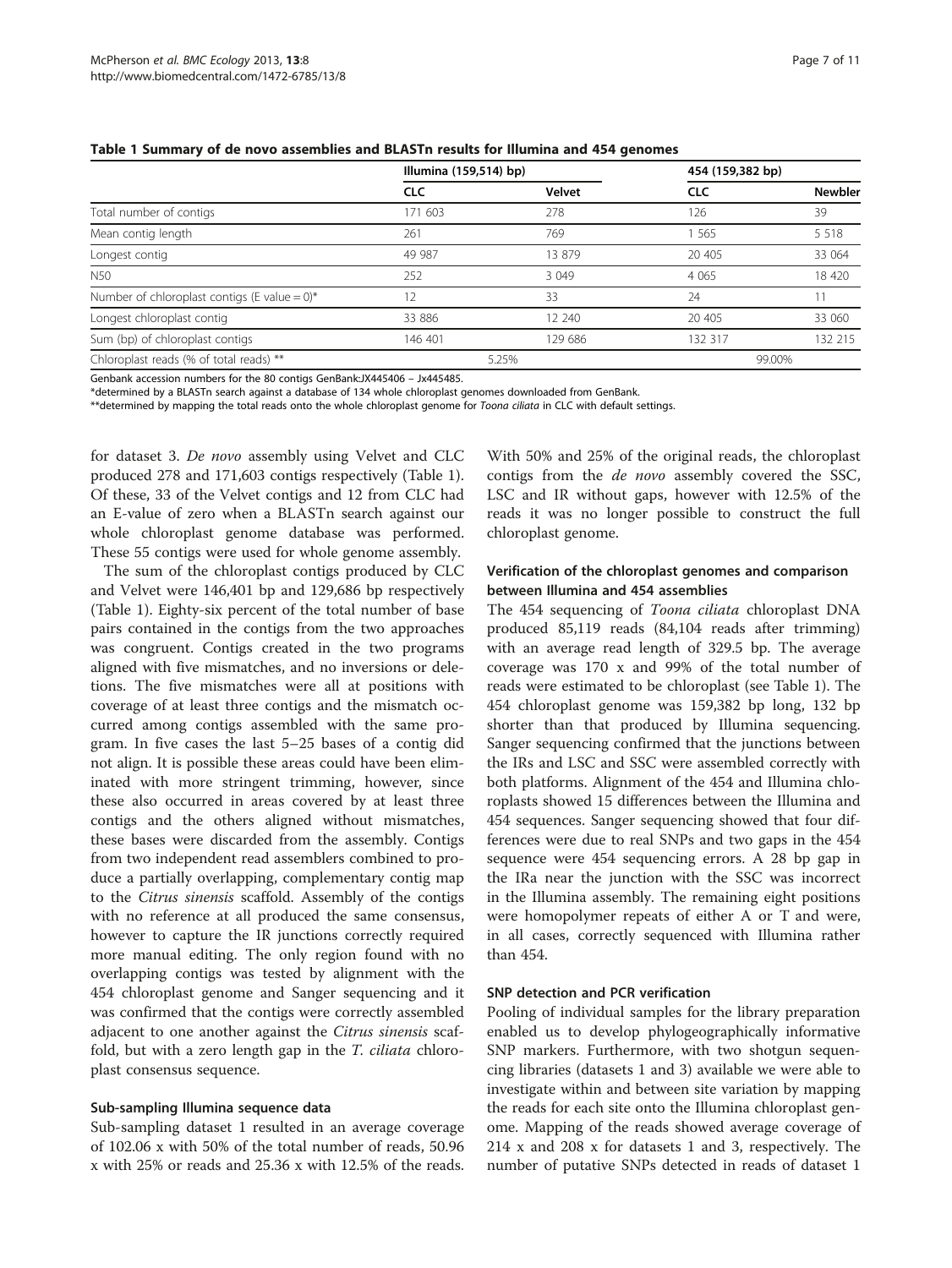was 30 with a minimum variant frequency (mvf) of  $10\%$ , and 3 with mvf of 20%. For dataset 3, 49 and 20 putative SNPs, respectively, were detected at the same mvf levels. We estimated, by visual examination of the read mapping, that ten of the putative SNPs were likely to be real. The remaining SNP calls were in areas of low coverage and/or poor alignment. Sanger sequencing confirmed that none of the SNPs detected at a minimum variant frequency of 10-20% was real. Of the 20 SNPs detected at the 20% threshold, the ten SNPs we predicted by eye were confirmed as real. Thus, visual examination of the read mapping would have been sufficient for selecting SNPs. Once confirmed we optimised our SNP detection approach by increasing stringency of mapping in CLC to include a length fraction of 0.8 and similarity 0.9. Subsequent SNP detection with mvf 20 and minimum coverage of 10 resulted in retrieval of only the ten real SNPs. None of the SNPs were found in regions that are amplified using universal sequencing primers for phylogeographic studies, for instance, three of the SNPs were within coding regions. No fixed differences between datasets 1 and 3 were found. Sanger sequencing of the eight individuals (four each, pooled into datasets 1 and 3) revealed no further SNP variants. Overall, the relative frequencies of the variants detected by NGS did not correspond with the frequencies found by Sanger sequencing.

When SNP detection was performed on the subsampled data, using the optimised parameters outlined above, all ten SNPs were detected with 50% of the reads. With 25% of the reads nine of the ten were retrieved. Using an eighth of the data the SNPs called were not reliable.

All sequences generated during chloroplast genome verification, comparison of 454 and Illumina assemblies, SNP detection and verification have been lodged in the GenBank database at NCBI [GenBank: JX445486- JX445910].

#### Exploring the phylogeography of Toona ciliata

Seven of the ten confirmed SNPs were used for a phylogeographic study of Toona ciliata. Two SNPs in homopolymer repeat regions were excluded from the network analysis and a consistent unambiguous sequence could not be obtained for the remaining one. The combination of seven chloroplast SNPs produced six chlorotypes across five populations (Figure [1](#page-5-0), Additional file [1](#page-9-0)). Excluding the Queensland samples, Washpool NP was the only population with only one chlorotype; two chlorotypes were found at the other three NSW sites. Chlorotype 2, the most common chlorotype in the network, was shared across three geographic regions, the Wet Tropics in far north Queensland, Washpool NP, and Nightcap NP (one individual). All other chlorotypes were population-specific , showing geographic structure (network in Figure [1](#page-5-0)). The network suggests that the two chlorotypes from Royal NP originate from two distinct lineages.

#### **Discussion**

## In silicio chloroplast DNA assembly from whole-genome shotgun Illumina sequencing

We have developed a fast and efficient approach for obtaining whole chloroplast genome sequences and detecting chloroplast variation. We successfully assembled a complete chloroplast genome sequence of Toona ciliata without a close reference genome using shotgun sequencing of whole genomic DNA on the Illumina platform.

The new chloroplast genome was used to develop SNP markers for screening diversity in *T. ciliata*. The preliminary phylogeographic study showed that seven of the identified variable regions were informative for a study of this species. Morris et al. [\[36\]](#page-10-0) highlight that as with many traditional (Sanger) sequencing based phylogeographic studies, an NGS approach such as this does not overcome the possibility of ascertainment bias. Since our SNP discovery panel was based on only two populations it is possible that we have missed SNPs across the distributional range of the species. As technological advances bring greater coverage and potential for multiplexing it will be possible to broaden the sampling for SNP discovery, thereby reducing bias. This approach will then be increasingly useful for landscape-level studies.

We used Sanger sequencing to validate our NGS data, including sequencing of the inverted repeat junctions, regions of ambiguous sequence, SNPs, and differences in sequence between Illumina and 454 approaches. Verification sequences, along with the two independent de novo assemblies, confirmed that our method for constructing chloroplast genomes yields high quality sequence that correctly assembles across the inverted repeat junctions. We also optimised mapping parameters for SNP detections and confirmed that the 20% minimum variant threshold for detecting SNPs in pooled samples of four individuals was appropriate. No further variants were detected with Sanger sequencing of the seven loci across 32 individuals, indicating that NGS sequencing of pooled individuals captured all the variation present in the samples. Although some verification by PCR and sequencing may be necessary for assembly of further chloroplast genomes by this method, the level required should be far less intensive, particularly considering that with optimised parameter settings automatic SNP detection was reliable. Furthermore, for molecular ecology studies exploring chloroplast variation, it is not necessary to assemble whole chloroplast genomes.

Our study has shown that there is very little difference between the quantity and quality of chloroplast DNA sequenced by Illumina shotgun sequencing compared with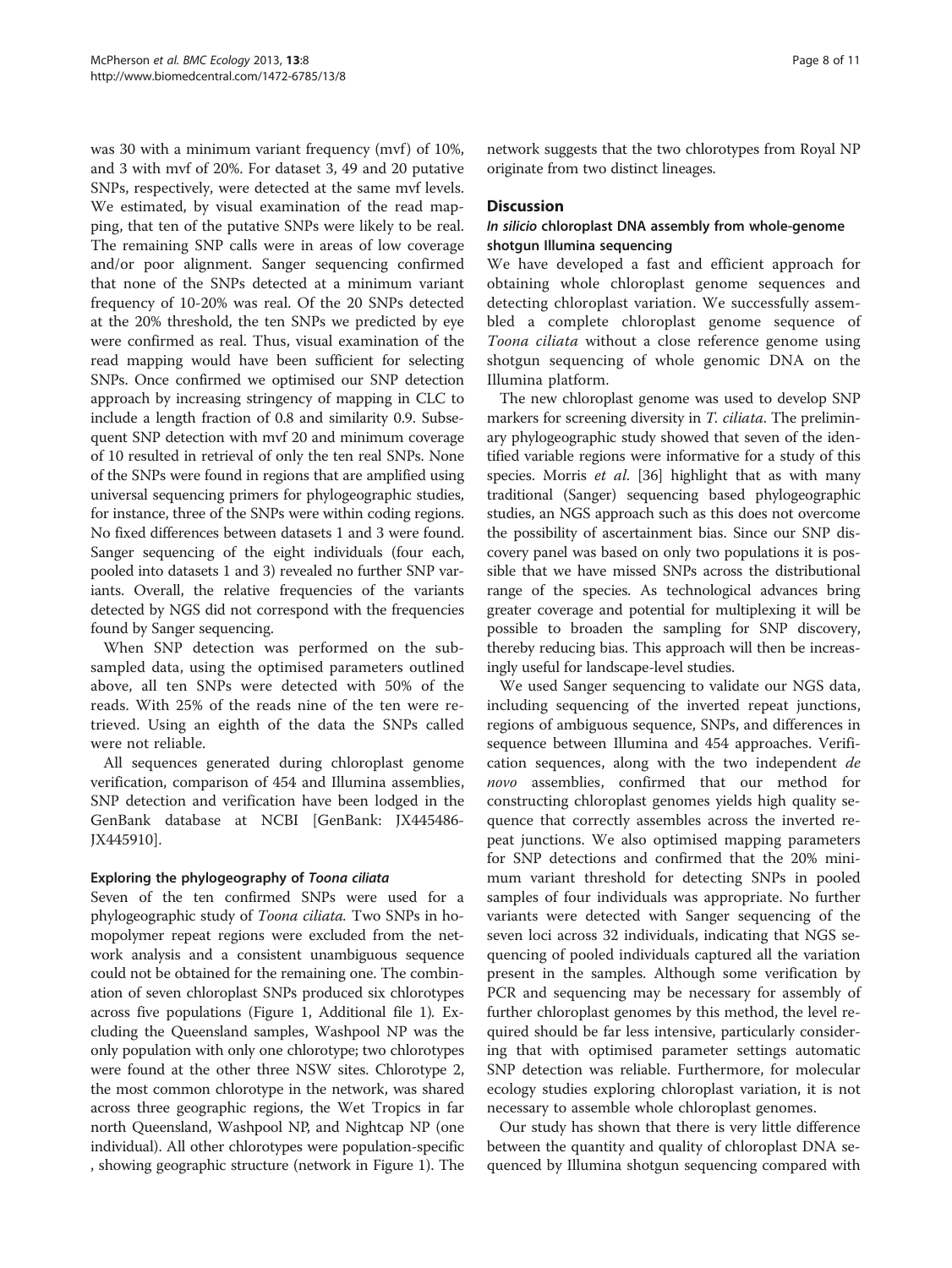454 sequencing of enriched chloroplast DNA. It is well documented in the literature that 454 platforms have a higher rate of error sequencing homopolymer repeats than Illumina due to differences in sequencing technology [[37](#page-10-0)-[40\]](#page-10-0). As expected, we found that neither sequencing platform was consistently reliable for reading homopolymer repeat regions, although Illumina outperformed 454. Since we did not denoise our 454 data some of the errors may have been exaggerated [\[41\]](#page-10-0). Nevertheless, variable regions were detected and markers could be developed to investigate these regions further if required.

Given that extraction of chloroplast DNA from a wide range of rainforest tree species is time consuming and would require optimisation across a range of taxa, this method using whole genomic DNA, sequenced on the Illumina platform, is preferable for large scale comparative studies of plants. Sequencing output is constantly increasing, thereby increasing opportunities for larger multiplexed experiments, bearing in mind that genome sizes of plants vary and if not considered this will effect the coverage and ultimately chloroplast assembly.

Morris *et al.* [\[36\]](#page-10-0) present an alternative approach, shallow sequencing samples to detect SNPs across the Panicum virgatum genome. There are also many genome reduction methods (see Cronn et al. [\[18](#page-9-0)] for a review of current approaches) that can be applied to molecular ecology studies of this kind. At present for large landscape scale studies the choice of the most effective approach is limited by multiplexing ability and cost. Our approach is a cost-effective and bioinformatically simple method for a study of this kind.

#### Exploring the phylogeography of Toona ciliata

Toona ciliata contains very little chloroplast variation across its distributional range. Thus, many commonly used markers would probably not uncover informative variation. However, using a whole chloroplast genome approach we were able to elucidate some landscape-level patterns in Toona ciliata. This approach has great potential for single as well as multi-species studies.

Overall, the low levels of chloroplast diversity observed in Toona ciliata support the possibility of a founder event either through recent colonisation of Australia from the north, or an extreme bottleneck followed by rapid expansion. However, although only one individual was sampled from each of two Wet Tropics sites, finding a single chlorotype shared with NSW was unexpected given that these areas are geographically distant, and that the Wet Tropics are in closer proximity to the extensive Indo-Malesian distribution of the species (Figure [1](#page-5-0)). The frequency and position of chlorotype 2 on the network is in agreement with a possible ancestral origin, not conflicting with a recent north to south colonisation path. With greater sampling this may be explored further. The strong differentiation between Nightcap and Dorrigo was also unexpected given their close proximity and shared species assemblages, as was the diversity detected in Royal NP. However, areas of Royal NP have been replanted with rainforest trees, and although sampling was aimed at avoiding planted individuals, mixed provenance cannot be excluded.

#### Conclusions

A simple approach for detecting chloroplast variation from Illumina shotgun sequencing of whole genomic DNA from pooled individuals would include the following steps:

- 1. De novo assemble the trimmed reads by two independent methods.
- 2. BLASTn against a chloroplast genome database and retain contigs with an E-value of zero (more can be used if the reference is distantly related).
- 3. Assemble contigs with reference to chloroplast genome of the closest available relative, assembling in two halves if both IR regions are required.
- 4. Use consensus chloroplast sequence for mapping reads and detecting SNPs.

The technical approach presented here provides a simple method for construction of whole chloroplast genomes from shotgun sequencing of whole genomic DNA using short-read data and no closely related reference genome. The high coverage of Illumina sequence data also renders this method appropriate for multiplexing and SNP discovery and therefore a useful approach for landscape level studies of evolutionary ecology, particularly given that Illumina sequencing is the most cost effective platform presently available [\[21](#page-9-0)].

We have shown by sub-sampling dataset 1 (to 25% of the original number of reads) that approximately 0.18 Gbp of shotgun Illumina data would have been sufficient for assembly of the whole chloroplast genome of *Toona* ciliata. With current Illumina HiSeq output at approximately 35 Gbp per lane there is already the potential for producing up to 120 chloroplast genomes per lane by this method (depending on genome size and required sequencing coverage). The present limitation is the cost and availability of labels for multiplexing (there are 96 unique labels currently commercially available). As library costs decrease, we will see even more opportunities for discovering variable loci for large numbers of species at low cost, or for directly comparing chloroplast DNA from multiple pooled populations. We are currently exploring the latter approach to identify common phylogeographic patterns among a range of co-distributed rainforest trees.

#### Availability of supporting data

The data sets supporting the results of this article are available in the GenBank repository as follows: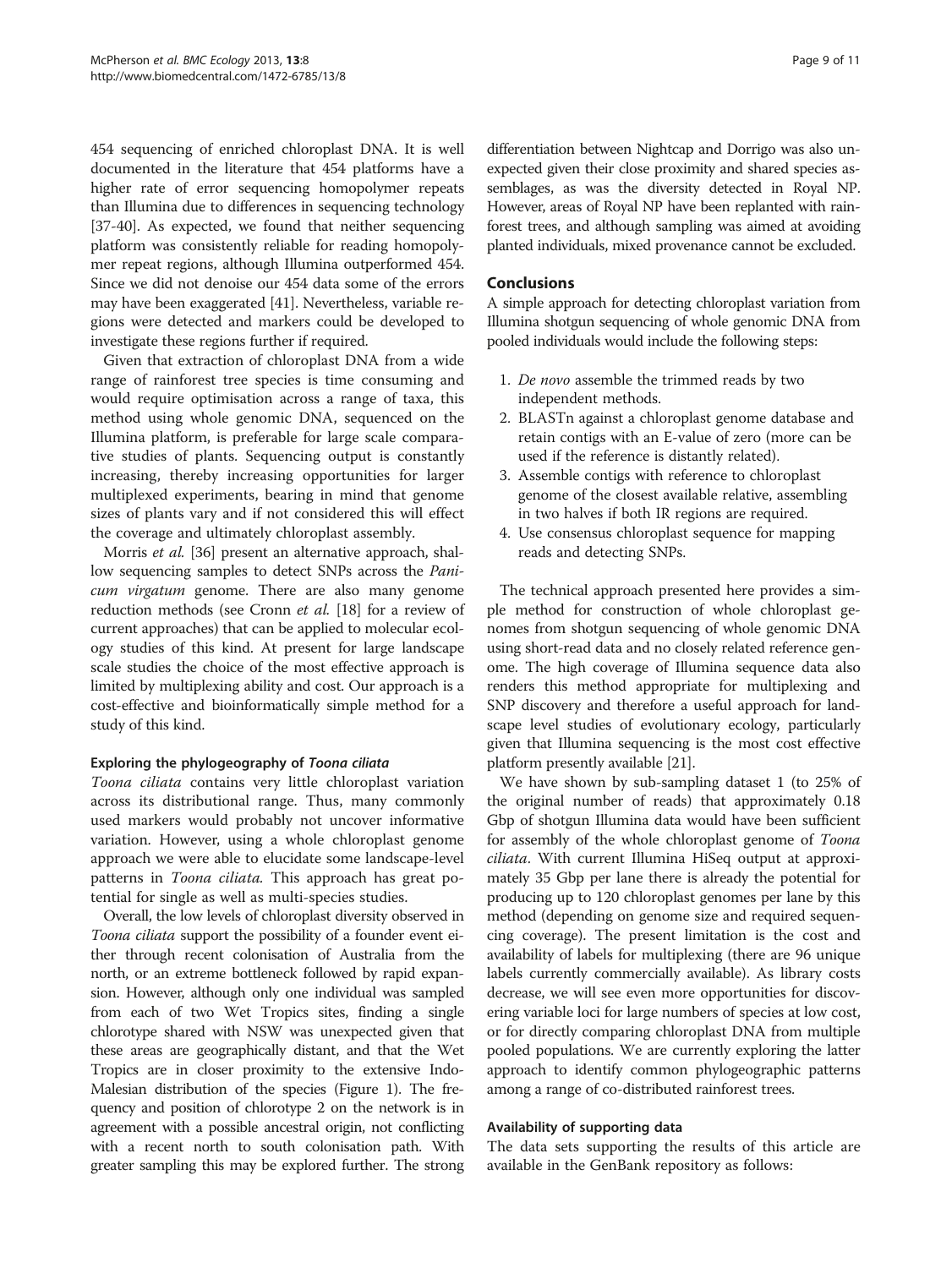<span id="page-9-0"></span>All 80 contigs generated by this study and used for assembly of the Toona ciliata chloroplast genome have been lodged in the GenBank database at NCBI [GenBank:JX445406-JX445485].

All sequences generated during chloroplast genome verification, comparison of 454 and Illumina assemblies, SNP detection and verification have been lodged in the GenBank database at NCBI [GenBank:JX445486-JX445910].

# Additional files

[Additional file 1:](http://www.biomedcentral.com/content/supplementary/1472-6785-13-8-S1.xls) Toona ciliata samples used for this study. [Additional file 2:](http://www.biomedcentral.com/content/supplementary/1472-6785-13-8-S2.xls) PCR primers designed for SNP detection, assessment of differences between Illumina and 454 sequencing and verification of inverted repeat flanking regions in Toona ciliata.

#### Competing interests

The authors declare that they have no competing interests.

#### Authors' contributions

HM participated in the design of the study, contributed molecular work for the Illumina component, participated in sequence alignment, bioinformatic analyses and drafted the manuscript; MvdM participated in the design of the study, sequence alignment, bioinformatic analyses and helped to draft the manuscript; SKD contributed molecular work for the 454 component and helped to draft the manuscript; MAE performed library preparation and sequencing for the Illumina component, provided the subsampling script, assisted with bioinformatic analyses and provided comments on the draft manuscript; RJH participated in the design of the study, and provided advice on molecular and bioinformatic components; EM participated in bioinformatic analyses and optimizing technical approach; PDR contributed molecular work for the Illumina component, participated in bioinformatic analyses and provided comments on the draft manuscript; MLM performed PCR and sequence alignment for verification and phylogeographic components, performed the phylogeographic analysis and helped to draft the manuscript; JS participated in sequence alignment and optimizing technical approach; MR conceived of the study, and participated in its design and coordination and helped to draft the manuscript. All authors read and approved the final manuscript.

#### Acknowledgements

The authors would like to acknowledge the Friends of the Sydney Royal Botanic gardens for funding, and R. Kooyman, D.M. Crayn, R.G. Coveny for support with plant material collections. Thanks also to D.O. Burge and three anonymous reviewers for valuable comments.

#### Author details

<sup>1</sup>National Herbarium of NSW, The Royal Botanic Gardens and Domain Trust, Mrs Macquaries Road, Sydney, NSW 2000, Australia. <sup>2</sup>Australian Centre for Evolutionary Biology and Biodiversity, School of Earth and Environmental Science, University of Adelaide, Adelaide, SA, Australia. <sup>3</sup>School of Biotechnology and Biomolecular Sciences, University of New South Wales, Sydney, NSW 2052, Australia. <sup>4</sup>Southern Cross Plant Science, Southern Cross University, Lismore, NSW 2480, Australia. <sup>5</sup>Queensland Alliance for Agriculture and Food Innovation, University of Queensland, Brisbane, QLD 4072, Australia. <sup>6</sup>Hawkesbury Institute for the Environment, University of Western Sydney, Hawkesbury Campus, Richmond, NSW 2753, Australia.

#### Received: 9 October 2012 Accepted: 1 March 2013 Published: 14 March 2013

#### References

- 1. Rossetto M: From populations to communities: understanding changes in rainforest diversity through the integration of molecular, ecological and environmental data. Telopea 2008, 12:47–58.
- 2. Byrne M: Phylogeography provides an evolutionary context for the conservation of a diverse and ancient flora. Aust J Bot 2007, 55:316–325.
- 3. Schaal BA, Hayworth DA, Olsen KM, Rauscher JT, Smith WA: Phylogeographic studies in plants: problems and prospects. Mol Ecol 1998, 7:465–474.
- 4. Magri D, Fineschi S, Bellarosa R, Buonamici A, Sebastiani F, Schirone B, Simeone MC, Vendramin GG: The distribution of Quercus suber chloroplast haplotypes matches the palaeogeographical history of the western Mediterranean. Mol Ecol 2007, 16:5259–5266.
- 5. Petit RJ, Brewer S, Bordacs S, Burg K, Cheddadi R, Coart E, Cottrell J, Csaikl UM, van Dam B, Deans JD, et al: Identification of refugia and post-glacial colonisation routes of European white oaks based on chloroplast DNA and fossil pollen evidence. For Ecol Manage 2002, 156:49–74.
- 6. Heuertz M, Fineschi S, Anzidei M, Pastorelli R, Salvini D, Paule L, Frascaria-Lacoste N, Hardy OJ, Vekemans X, Vendramin GG: Chloroplast DNA variation and postglacial recolonization of common ash (Fraxinus excelsior L.) in Europe. Mol Ecol 2004, 13:3437–3452.
- 7. Afzal-Rafii Z, Dodd RS: Chloroplast DNA supports a hypothesis of glacial refugia over postglacial recolonization in disjunct populations of black pine (Pinus nigra) in western Europe. Mol Ecol 2007, 16:723-736.
- 8. McKinnon GE, Jordan GJ, Vaillancourt RE, Steane DA, Potts BM: Glacial refugia and reticulate evolution: the case of the Tasmanian eucalypts. Philos Trans R Soc B-Biol Sci 2004, 359:275–284.
- 9. Byrne M, MacDonald B, Coates D: Phylogeographical patterns in chloroplast DNA variation within the Acacia acuminata (Leguminosae: Mimosoideae) complex in Western Australia. J Evol Biol 2002, 15:576–587.
- 10. Hollingsworth PM, Forrest LL, Spouge JL, Hajibabaei M, Ratnasingham S, van der Bank M, Chase MW, Cowan RS, Erickson DL, Fazekas AJ, et al: A DNA barcode for land plants. Proc Natl Acad Sci USA 2009, 106:12794–12797.
- 11. Nock CJ, Waters DLE, Edwards MA, Bowen SG, Rice N, Cordeiro GM, Henry RJ: Chloroplast genome sequences from total DNA for plant identification. Plant Biotechnol J 2011, 9:328-333.
- 12. Straub SCK, Parks M, Weitemier K, Fishbein M, Cronn RC, Liston A: Navigating the tip of the genomic iceberg: next-generation sequencing for plant systematics. Am J Bot 2012, 99:349-364.
- 13. Atherton RA, McComish BJ, Shepherd LD, Berry LA, Albert NW, Lockhart PJ: Whole genome sequencing of enriched chloroplast DNA using the Illumina GAII platform. Plant Methods 2010, 6:22.
- 14. Cronn R, Liston A, Parks M, Gernandt DS, Shen R, Mockler T: Multiplex sequencing of plant chloroplast genomes using Solexa sequencing-bysynthesis technology. Nucleic Acids Res 2008, 36:19.
- 15. Kuang DY, Wu H, Wang YL, Gao LM, Zhang SZ, Lu L: Complete chloroplast genome sequence of Magnolia kwangsiensis (Magnoliaceae): implication for DNA barcoding and population genetics. Genome 2011, 54:663–673.
- 16. Parks M, Cronn R, Liston A: Increasing phylogenetic resolution at low taxonomic levels using massively parallel sequencing of chloroplast genomes. BMC Biol 2009, 7:84.
- 17. Taberlet P, Prud'Homme SM, Campione E, Roy J, Miquel C, Shehzad W, Gielly L, Rioux D, Choler P, ClÉMent J-C, et al: Soil sampling and isolation of extracellular DNA from large amount of starting material suitable for metabarcoding studies. Mol Ecol 2012, 21:1816–1820.
- 18. Cronn R, Knaus BJ, Liston A, Maughan PJ, Parks M, Syring JV, Udall J: Targeted enrichment strategies for next-generation plant biology. Am J Bot 2012, 99(2):291–311.
- 19. Waters DLE, Nock CJ, Ishikawa R, Rice N, Henry RJ: Chloroplast genome sequence confirms distinctness of Australian and Asian wild rice. Ecology Evolution 2012, 2:211–217.
- 20. Zhang TW, Zhang XW, Hu SN, Yu J: An efficient procedure for plant organellar genome assembly, based on whole genome data from the 454 GS FLX sequencing platform. Plant Methods 2011, 7:38.
- 21. Schatz MC, Delcher AL, Salzberg SL: Assembly of large genomes using second-generation sequencing. Genome Res 2010, 20:1165–1173.
- 22. Everett MV, Grau ED, Seeb JE: Short reads and nonmodel species: exploring the complexities of next-generation sequence assembly and SNP discovery in the absence of a reference genome. Mol Ecol Resour 2011, 11:93–108.
- 23. Floyd AG: Rainforest Trees of Mainland South-Eastern Australia. Melbourne: Inkata Press; 1989.
- 24. Sniderman JMK, Jordan GJ: Extent and timing of floristic exchange between Australian and Asian rain forests. J Biogeogr 2011, 38:1445-1455.
- 25. Liu J, Chen Y, Sun Z, Jiang J, He G, Rao L, Wu T: Spatial genetic structure of Toona ciliata var. pubescens populations in terms of spatial autocorrelation analysis. Scientia Silvae Sinicae 2008, 44:60–65.